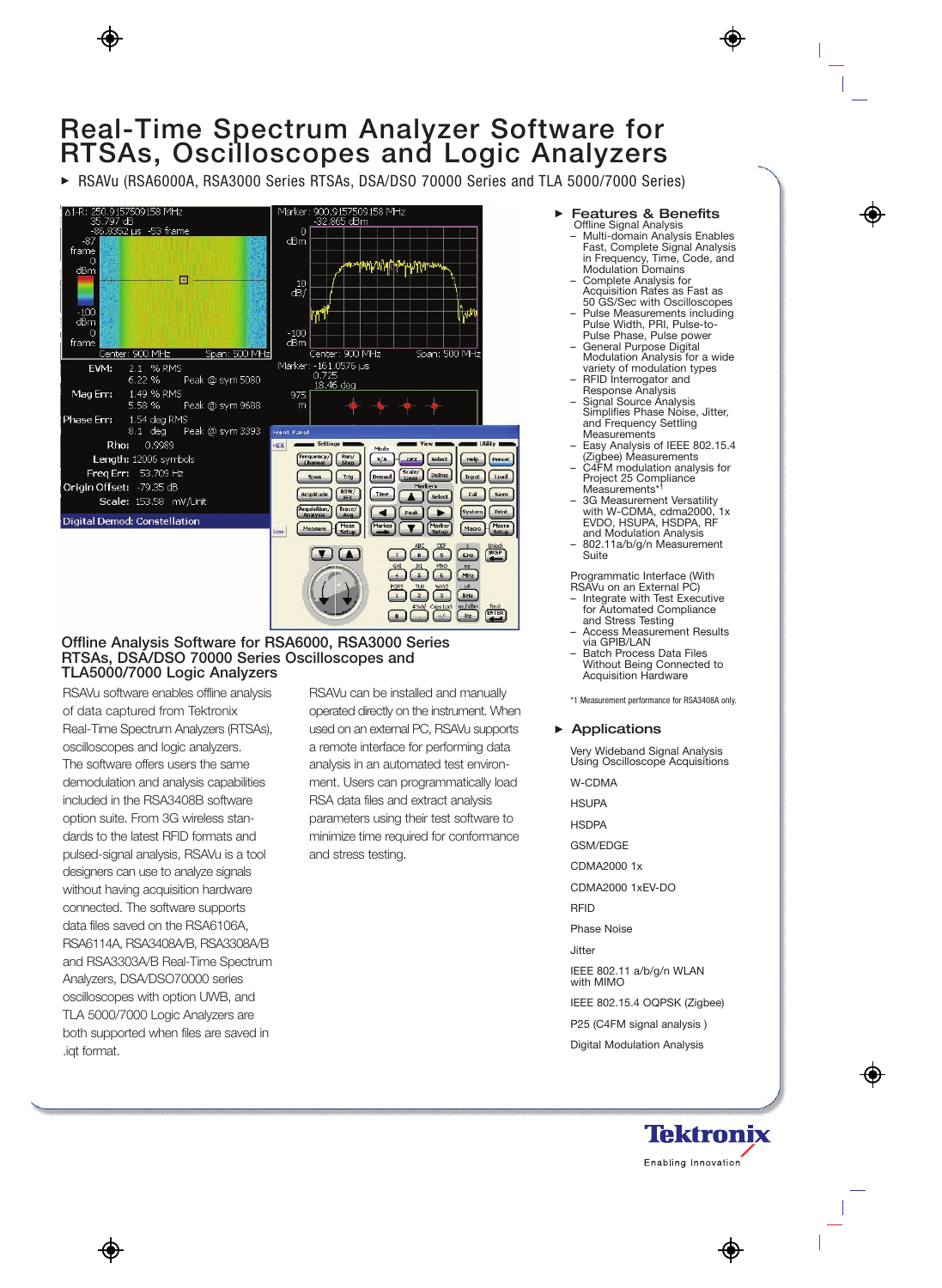**RSAVu (RSA600A, RSA300 Series RTAs, DSA/DSO 7000 Series and TLA 5000/7000 Series)**



Oscilloscope capture of 312.5 MSymbols/sec 16 QAM signal, analyzed with RSAVu.



The RSAVu soft front panel allows easy offline access to settings and controls.

## **Characteristics**

Sampling rates, dynamic range, accuracy and memory depth of the analysis is instrument-dependent as shown in the table below.

| Supported Instrument /<br>Characteristics*1                                        | RSA3303/RSA3308 | <b>RSA3408</b>  | RSA6106A/ RSA61114A    | <b>DSA/DSO70000</b>               |
|------------------------------------------------------------------------------------|-----------------|-----------------|------------------------|-----------------------------------|
| Frequency Range                                                                    | $DC - 3/8$ GHz  | $DC - 8 GHz$    | $9$ kHz $- 6.2/14$ GHz | $DC - Up to 20 GHz$               |
| Analysis Bandwidth                                                                 | 15 MHz          | 36 MHz          | Up to 110 MHz          | Up to 20 GHz                      |
| Sampling Rate, Maximum                                                             | 51.2 MS/sec     | 102.4 MS/sec    | Up to 300 MS/sec       | Up to 50 GS/sec                   |
| Memory Depth (max) Memory<br>Depth, seconds (at maximum<br>sampling rate)          | 256 MB 2.56 sec | 256 MB 1.28 sec | 1000 MB 1.28 sec       | 200 MB X 4 channels<br>4ms@50GS/s |
| Spectrum Analysis Spurious                                                         |                 |                 |                        |                                   |
| Free Dynamic Range                                                                 | $-70$ dBc       | $-73$ dBc       | $-73$ dBc              | $<-40$ dBc                        |
| Residual EVM, typical (1.6)<br>GSymbol/sec QPSK, 2 to 16<br>GHz Carrier Frequency) | <b>NA</b>       | <b>NA</b>       | <b>NA</b>              | $< 1.5\%$                         |
| Residual EVM, typical (4<br>Msymbol/sec QPSK, 2 GHz                                |                 |                 |                        |                                   |
| Carrier Frequency)                                                                 | $<$ 2%          | $< 0.6\%$       | $< 0.6\%$              | $< 1\%$                           |

\*1 Typical or representative performance. See individual data sheets for more complete specifications. Memory depth refers to available acquisition-instrument memory. RSAVu can accept waveforms as large as the available instrument memory. RSAVu analysis length maximum is 64 MSamples.

#### **Measurement Functions in the Base RSAVu Software**

Note: available as a free download.

| <b>Measurement Mode</b> | <b>Measurements and Displays</b>                    |
|-------------------------|-----------------------------------------------------|
| Spectrum                | Operates on recalled spectrum traces.               |
|                         | Channel Power, Adjacent Channel Power,              |
|                         | Occupied Bandwidth, Emission Bandwidth,             |
|                         | Carrier-to-Noise Ratio, Carrier Frequency, Spurious |
|                         | Search, dBm/Hz Marker, dBc/Hz Marker                |
| <b>DPX™</b>             | Spectrum Trace and DPX™ Bitmap recall               |
| <b>RTSA Mode</b>        | Channel Power, Adjacent Channel Power,              |
|                         | Occupied Bandwidth, Emission Bandwidth,             |
|                         | Carrier-to-Noise Ratio, Carrier Frequency,          |
|                         | Spurious Search, dBm/Hz Marker, dBc/Hz Marker       |
| RTSA with Zoom          | dBm/Hz Marker, dBc/Hz Marker                        |
| Analog Mod. Analysis    | IQ vs. Time, AM Depth, FM Deviation,                |
|                         | PM, Pulse Spectrum                                  |
| Time                    | IQ vs. Time, Power vs. Time, Frequency              |
|                         | vs. Time, CCDF, Crest Factor                        |
| Pulse                   | Pulse Width, Peak Power, Ripple, Pulse              |
|                         | Repetition Interval, Duty Cycle, Pulse-to-Pulse     |
|                         | Phase, Frequency Deviation, Channel Power, OBW, EBW |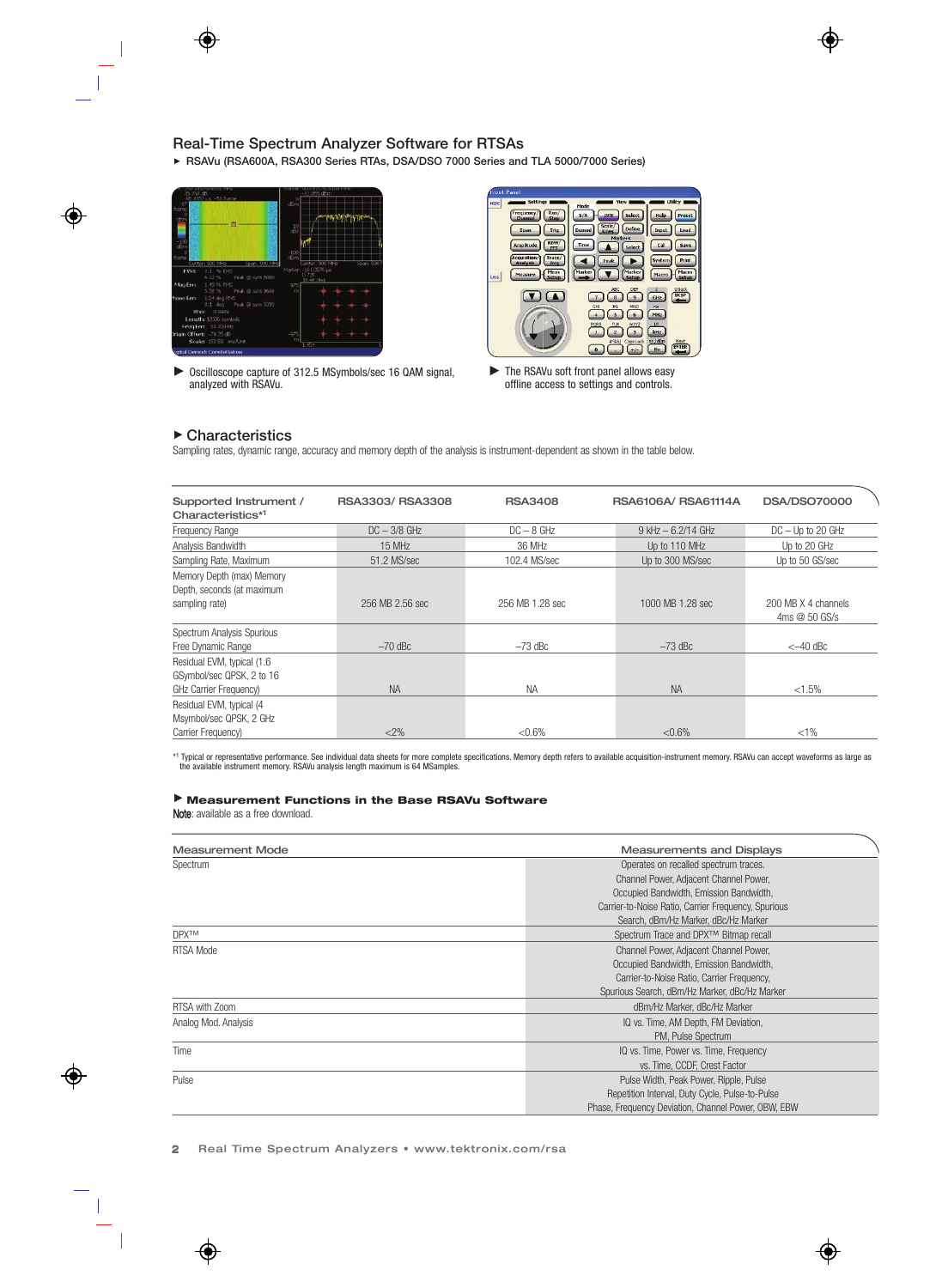**RSAVu (RSA600A, RSA300 Series RTAs, DSA/DSO 7000 Series and TLA 5000/7000 Series)**

### **Measurement Functions and Specifications Available with RSAVu Options**

Options allow you to extend the analysis capabilities of RSAVu to include general purpose and applications-specific modulation analysis. The following measurement characteristics apply to both the RSA3000A and RSA6000A series Real-Time Spectrum Analyzers.

| <b>Opt. 21 - Advanced Measurement Suite Software</b> |                                                                                                                                                                                                                                                                   |
|------------------------------------------------------|-------------------------------------------------------------------------------------------------------------------------------------------------------------------------------------------------------------------------------------------------------------------|
| <b>Modulation Formats</b>                            | BPSK, QPSK, OQPSK, $\pi/4$ - DQPSK, 8PSK, D8PSK, 16QAM, 32QAM, 64QAM,<br>128QAM, 256QAM, GMSK, GFSK, ASK, FSK, DSB-ASK, OOK, PR-ASK, SSB-ASK,<br>Subcarrier OOK, Subcarrier BPSK, C4FM (Fixed symbol rate and span).<br>Coding format varies with modulation type |
| Parameter Presets                                    | PDC, PHS, NADC, TETRA, GSM, CDPD, Bluetooth, IEEE 802.15.4<br>OQPSK (Zigbee), C4FM (Project 25)                                                                                                                                                                   |
| Vector Diagram Display Format                        | Symbol/Locus Display, Frequency Error and OriginOffset Measurement                                                                                                                                                                                                |
| Constellation Diagram Display Format                 | Symbol Display, Frequency Error and OriginOffset Measurement                                                                                                                                                                                                      |
| Eye Diagram Display Format                           | I/Q/Trellis Display (1 to 16 symbols)                                                                                                                                                                                                                             |
| Error Vector Diagram Display Format                  | EVM, Magnitude Error, Phase Error, Waveform Quality ( $\rho$ ),<br>Frequency Error and OriginOffset Measurement                                                                                                                                                   |
| <b>Coding Format</b>                                 | Miller, Modified Miller, Miller (M 2), Miller (M 4), Miller (M 8), Manchester,<br>NRZ, direct-phase, grey and RFID-specific coding.<br>Coding format availability varies with modulation format                                                                   |
| Symbol Table Display Format                          | Binary, Octal, Hexadecimal                                                                                                                                                                                                                                        |
| Signal Source Analysis                               | Phase Noise, Jitter, and Frequency Settling Measurement                                                                                                                                                                                                           |

#### **RFID Standards**

- ISO/IEC 18000-7
- ISO/IEC 18000 Part 6 Type A, B, C
- ISO/IEC 18000 Part 4 Mode 1
- ISO/IEC 18092 (424k)
- ISO/IEC 15693
- ISO/IEC 14443 Part 2 Type A, B
- EPC Global Generation 1 Class 0, Class 1

| <b>Digital Demodulation</b>                 |                                                                                  |
|---------------------------------------------|----------------------------------------------------------------------------------|
| GMSK (1 MHz Span)                           | EVM $\leq 1.8\%$ , Magnitude Error $\leq 1.2\%$ , Phase Error $\leq 1.0^{\circ}$ |
| 64QAM, 5.3 MS/s 1 GHz Carrier (15 MHz Span) | EVM $\leq$ 2.5% (typical)                                                        |
| QPSK, 3.84 MS/s 2 GHz Carrier (15 MHz Span) | EVM $\leq$ 2.5% (typical)                                                        |

#### **QPSK EVM (%), Typical**

| Characteristics                         | <b>RSA6000A</b>      | <b>RSA3408A/B</b>   | <b>RSA3300A/B</b>   |
|-----------------------------------------|----------------------|---------------------|---------------------|
| $QPSK$ EVM CF $= 2$ GHz (typical value) | 0.5% (at 100 kS/s)   | 0.5% (at 100 MS/s)  | 0.5% (at 100 kS/s)  |
|                                         | $0.5\%$ (at 1kS/s)   | $0.5\%$ (at 1 MS/s) | $0.5\%$ (at 1 MS/s) |
|                                         | $0.6\%$ (at 4 MS/s)  | 0.6% (at 4 MS/s)    | 1.2% (at $4$ MS/s)  |
|                                         | $0.9\%$ (at 10 MS/s) | 0.9% (at 10 MS/s)   | 2.7% (at 10 MS/s)   |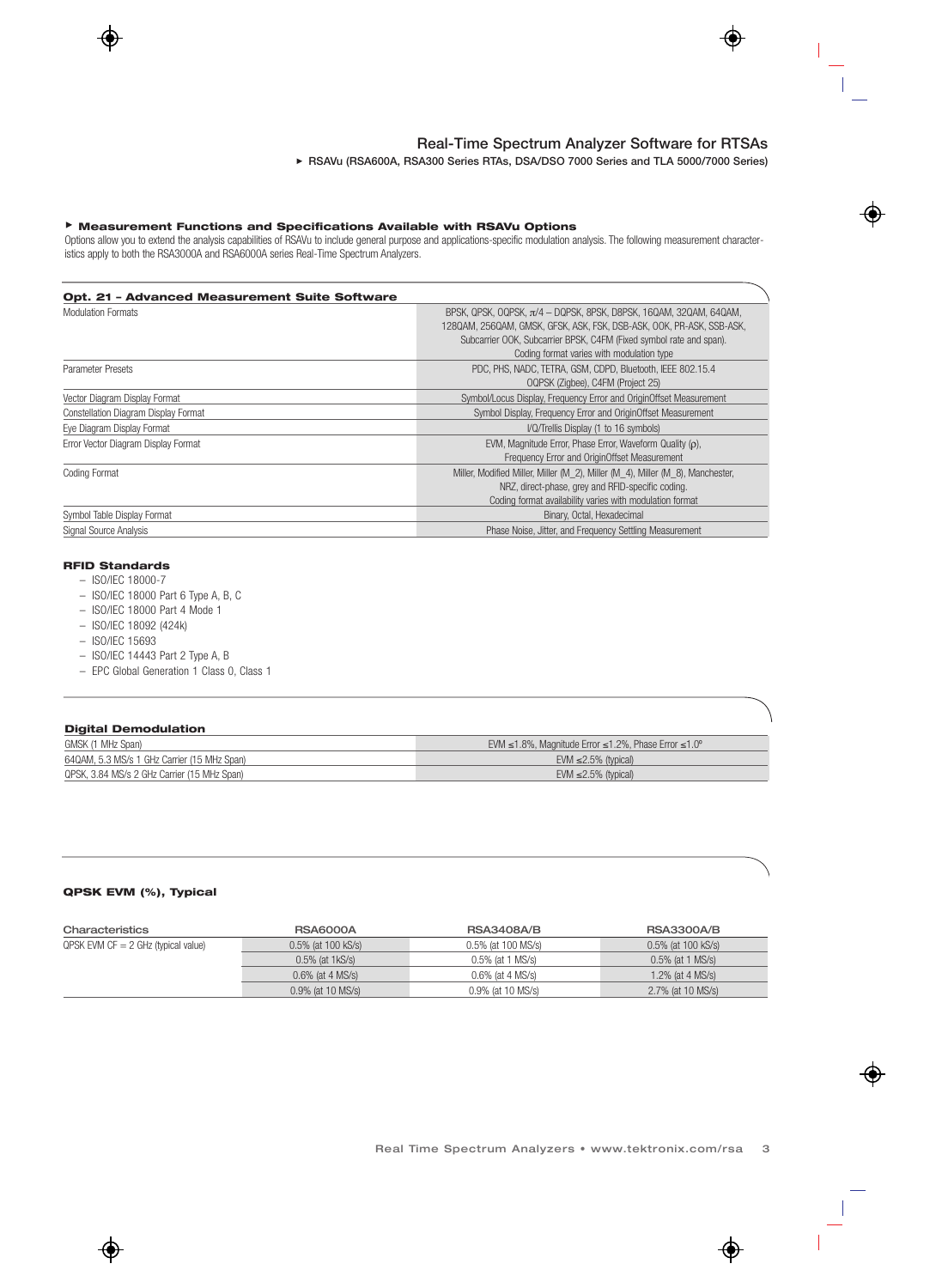**RSAVu (RSA600A, RSA300 Series RTAs, DSA/DSO 7000 Series and TLA 5000/7000 Series)**

#### **Opt. 24 – GSM/EDGE Analysis Software**

#### **Burst Type**: Normal

| Characteristics<br>Description                                                                                   |                                                                                                                                                                    |
|------------------------------------------------------------------------------------------------------------------|--------------------------------------------------------------------------------------------------------------------------------------------------------------------|
| <b>Modulation Measurement Accuracy</b>                                                                           |                                                                                                                                                                    |
| Carrier Power Range                                                                                              | $-30$ to $+30$ dBm                                                                                                                                                 |
| Phase Error Measurement Accuracy for GMSK Modulation (typical)                                                   | $\leq$ 0.8 $^{\circ}$ (RMS) 1.8 $^{\circ}$ (Peak)                                                                                                                  |
| Phase Error Resolution                                                                                           | $0.01^{\circ}$                                                                                                                                                     |
| EVM Measurement Accuracy for 8-PSK Modulation (typical)                                                          | $≤0.9%$ (RMS)                                                                                                                                                      |
| <b>EVM Resolution</b>                                                                                            | 0.01%                                                                                                                                                              |
| <b>Time Resolution</b>                                                                                           | 0.15625 µs at 5 MHz span                                                                                                                                           |
| <b>Burst Count</b>                                                                                               | 1000 maximum                                                                                                                                                       |
| <b>Mean Power Measurement</b>                                                                                    |                                                                                                                                                                    |
| RF Input Range                                                                                                   | $-50$ dBm to $+30$ dBm                                                                                                                                             |
| Absolute Power Measurement Accuracy for GSM900 at 20 °C to 30 °C,<br>Excluding Mismatch Error (typical)          | $\pm 0.5$ dB, Signal frequency: 880 MHz to 960 MHz, Signal power: +10 dBm to -30 dBm,<br>RF attenuator: 0 dB to 20 dB, after auto level is performed at 5 MHz span |
| Absolute Power Measurement Accuracy for DCS1800/PCS1900<br>at 20 °C to 30 °C, Excluding Mismatch Error (typical) | ±0.6 dB, Signal frequency: 1710 MHz to 1990 MHz, Signal power: +10 dBm to -30 dBm,<br>RF attenuator: 0 dB to 20 dB, after auto level is performed at 5 MHz span    |
| Resolution                                                                                                       | $0.01$ dB                                                                                                                                                          |
| <b>Burst Count</b>                                                                                               | 1000 maximum                                                                                                                                                       |
| <b>Power Versus Time Measurement</b>                                                                             |                                                                                                                                                                    |
| <b>RF Input Range</b>                                                                                            | $-50$ dBm to $+30$ dBm                                                                                                                                             |
| Power Ramp Relative Accuracy (typical)                                                                           | $\pm 0.2$ dB at 0 dBfs to $-40$ dBfs                                                                                                                               |
| Time Resolution (typical)                                                                                        | $0.15625$ µs at 5 MHz span                                                                                                                                         |
| Marker Amplitude Resolution                                                                                      | $0.001$ dB                                                                                                                                                         |
| <b>Burst Count</b>                                                                                               | 1000 maximum                                                                                                                                                       |
| <b>Modulation Spectrum Measurement</b>                                                                           |                                                                                                                                                                    |
| Carrier Power Range                                                                                              | $-5$ dBm to $+30$ dBm                                                                                                                                              |
| Dynamic Range for GMSK Modulation (typical)                                                                      | 82 dB at 600 kHz offset (30 kHz RBW) 86 dB at 1.2 MHz offset (30 kHz RBW)<br>83 dB at 1.8 MHz offset (100 kHz RBW), 85 dB at 6 MHz offset (100 kHz RBW)            |
| Dynamic Range for 8-PSK Modulation (typical)                                                                     | 82 dB at 600 kHz offset (30 kHz RBW), 85 dB at 1.2 MHz offset (30 kHz RBW),<br>83 dB at 1.8 MHz offset (100 kHz RBW), 83 dB at 6 MHz offset (100 kHz RBW)          |
| <b>Burst Count</b>                                                                                               | 1000 maximum                                                                                                                                                       |
| <b>Switching Spectrum Measurement</b>                                                                            |                                                                                                                                                                    |
| Carrier Power Range                                                                                              | $-5$ dBm to $+30$ dBm                                                                                                                                              |
| Dynamic Range for GMSK Modulation (typical)                                                                      | 75 dB at 400 kHz offset (30 kHz RBW), 80 dB at 600 kHz offset (30 kHz RBW),<br>84 dB at 1.2 MHz offset (30 kHz RBW), 88 dB at 1.8 MHz offset (30 kHz RBW)          |
| Dynamic Range for 8-PSK Modulation (typical)                                                                     | 75 dB at 400 kHz offset (30 kHz RBW), 80 dB at 600 kHz offset (30 kHz RBW)<br>84 dB at 1.2 MHz offset (30 kHz RBW)<br>88 dB at 1.8 MHz offset (30 kHz RBW)         |
| <b>Burst Count</b>                                                                                               | 1000 maximum                                                                                                                                                       |
|                                                                                                                  |                                                                                                                                                                    |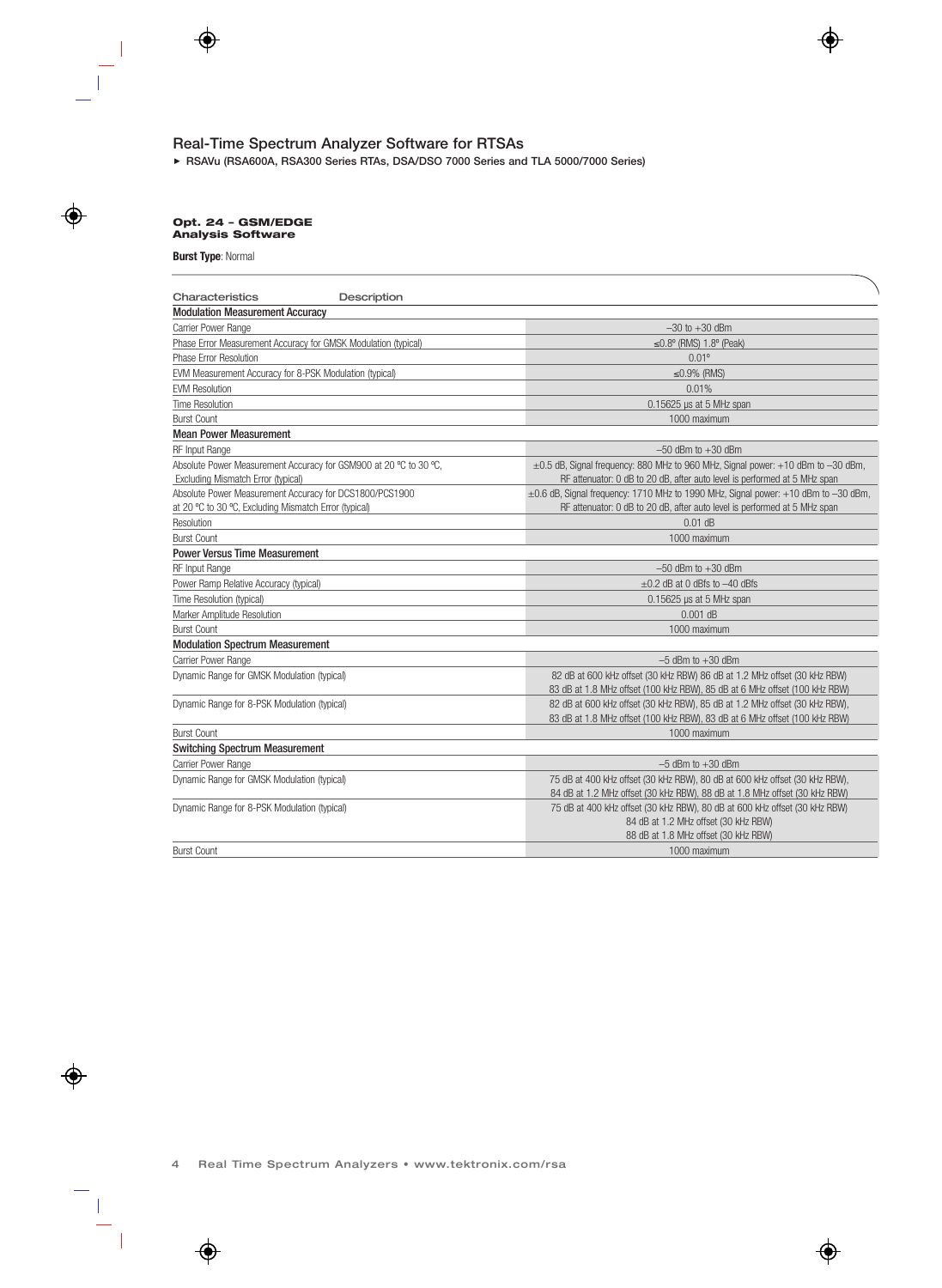**RSAVu (RSA600A, RSA300 Series RTAs, DSA/DSO 7000 Series and TLA 5000/7000 Series)**

#### **Opt. 25 – cdma2000 1x Analysis Software**

Perform key measurement for cdma2000 forward link (3GPP2 C.S0010) and reverse link (3GPP2 C.S0011).

## **Opt. 26 – 1xEVDO**

**Analysis Software**  Perform key measurement for cdma2000 forward link (3GPP2 C.S0010) and reverse link (3GPP2 C.S0011).

#### **cdma2000 1x and 1xEVDO Forward and Reverse Link**

| Characteristics                              | <b>Forward and Reverse Link</b>         |  |
|----------------------------------------------|-----------------------------------------|--|
| <b>Code Domain Power</b>                     |                                         |  |
| Relative Code Domain Power Accuracy, Typical | $\pm 0.075$ dB                          |  |
| <b>QPSK EVM</b>                              |                                         |  |
| Minimum Carrier Power at RF Input            | $-40$ dBm                               |  |
| EVM Floor, Typical                           | 2.0%                                    |  |
| <b>Modulation Accuracy (composite)</b>       |                                         |  |
| Minimum Carrier Power at RF input            | $-40$ dBm                               |  |
| Composite EVM Floor, Typical                 | 2.0%                                    |  |
| Rho $(\rho)$                                 | 0.999                                   |  |
| <b>Frequency Error Accuracy</b>              | $\pm$ 10 Hz + center frequency accuracy |  |
| Forward Link Timing Accuracy $(\tau)$        | $\pm 250$ ns                            |  |
| <b>CCDF</b>                                  |                                         |  |
| <b>Histogram Resolution</b>                  | $0.01$ dB                               |  |
| Minimum Carrier Power at RF Input -50 dBm    | $-50$ dBm                               |  |

#### **Opt. 29 – WLAN 802.11 a/b/g/n Analysis**

#### **IEEE 802.11 Measurements**

| <b>Measurements</b>          | <b>Measurement Contents</b> | 802.11a | 802.11b | 802.11g | 802.11n       |
|------------------------------|-----------------------------|---------|---------|---------|---------------|
| <b>Modulation Analysis</b>   |                             |         |         |         |               |
| EVM vs. Time                 | <b>EVM</b>                  | X       | Χ       | Χ       | $\chi$        |
|                              | Magnitude Error             | X       | Χ       | X       | X             |
|                              | Phase Error                 | Χ       | Χ       | Χ       | X             |
| Power vs. Time               |                             | X       | Χ       | X       | X             |
| Constellation                |                             | X       | X       | X       | X             |
| EVM vs. SC                   | <b>EVM</b>                  | X       | Χ       | Χ       | X             |
|                              | Magnitude Error             | X       | Χ       | X       | $\chi$        |
|                              | Phase Error                 | X       | Χ       | Χ       | X             |
| Power vs. SC                 |                             | X       | X       | X       | X             |
| <b>SC Constellation</b>      |                             | X       | Χ       | Χ       | $\chi$        |
| <b>Frequency Error</b>       |                             | X       | X       | $\chi$  | X             |
| <b>OFDM Flatness</b>         |                             | X       |         | X       | X (SISO only) |
| <b>OFDM Linearity</b>        |                             | X       |         | Χ       | X (SISO only) |
| Symbol Table                 |                             | X       | Χ       | X       | X             |
| 2 x 2 MIMO Signal Analysis   |                             | -       | _       |         | X             |
| <b>Power Analysis</b>        |                             |         |         |         |               |
| <b>Transmit Power</b>        |                             |         | X       | X       |               |
| <b>Transmission Analysis</b> |                             |         |         |         |               |
| Transfer Function vs. Time   |                             |         |         |         | X             |
| Delay Profile vs. Time       |                             |         |         |         | X             |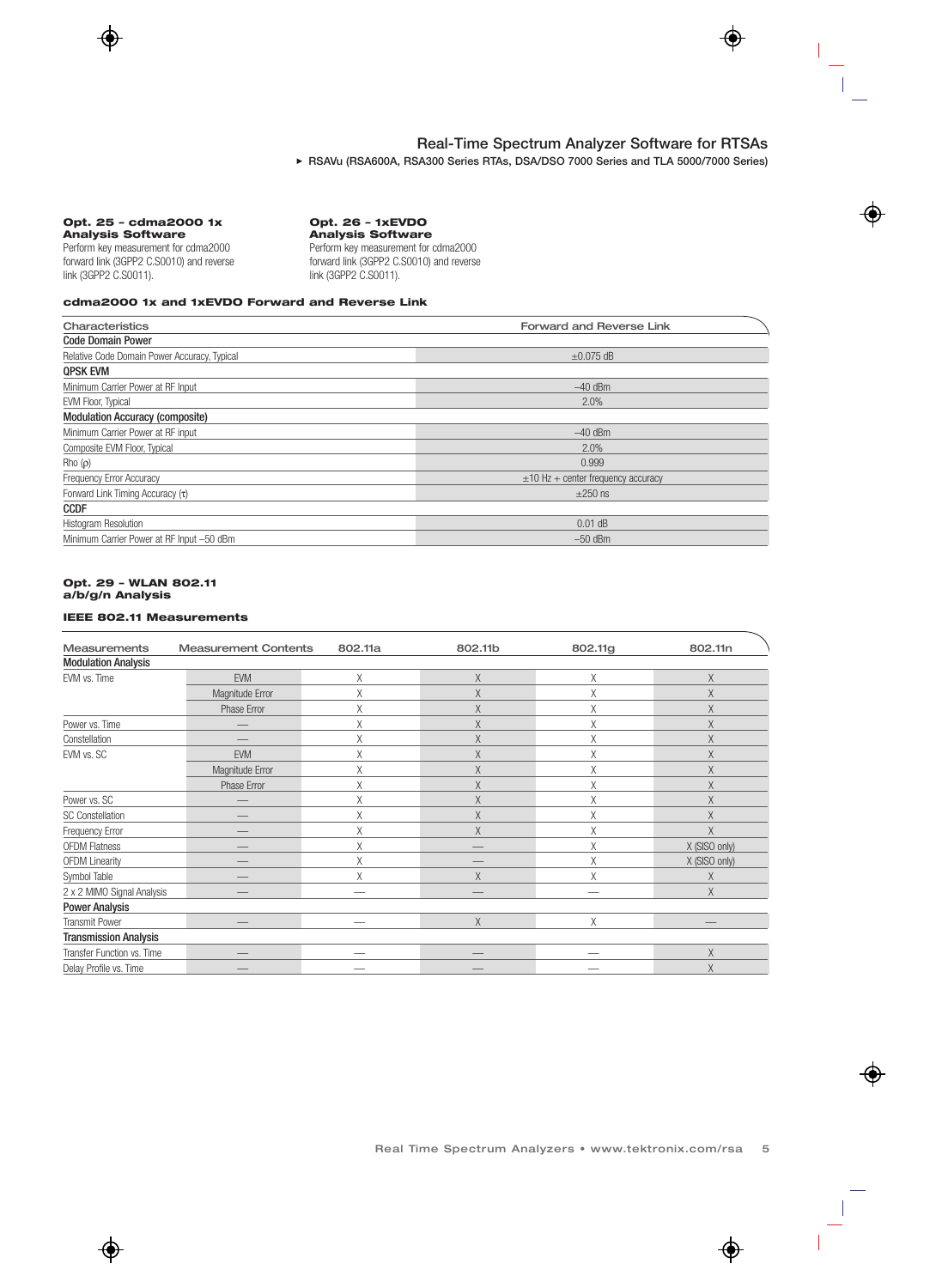**RSAVu (RSA600A, RSA300 Series RTAs, DSA/DSO 7000 Series and TLA 5000/7000 Series)**

**Opt. 30 – 3GPP Release 99 (WCDMA) and Release 5 Downlink (HSDPA) Analysis Software** 

#### **3GPP Release 99 W-CDMA Uplink Analysis**

Perform key measurements for 3GPP TS34.121 including PRACH analysis capability. Supports the following measurements – Constellation, EVM, Eye Diagram, Symbol Table, CDP Spectrogram, CDP vs. Short Code, CDP vs. Symbol, CDP vs. Time Slot, Symbol Constellation, Symbol EVM, Symbol Eye Diagram. Supports W-CDMA uplink signals – DPDCH 9 Dedicated Physical Data Channel/DPCCH (Dedicated Physical Control Channel), PRACH

(Physical Random Access Data Channel), PCPCH (Physical Common Packet Channel).

#### **3GPP Release 5 Downlink (HSDPA) Analysis**

Perform key measurements for 3GPP TS25.141 v5.7.0.

#### **3GPP-R5 Downlink**

| Characteristics                                                 | Description                                                                                                                                                                    |
|-----------------------------------------------------------------|--------------------------------------------------------------------------------------------------------------------------------------------------------------------------------|
| <b>Modulation Format</b>                                        | QPSK. 16QAM auto detection                                                                                                                                                     |
| Channel power measurement                                       |                                                                                                                                                                                |
| Minimum power at RF input                                       | $-50$ dBm                                                                                                                                                                      |
| Absolute power measurement accuracy (typical)                   | ±0.6 dB at 20 °C to 30 °C, excluding mismatch error<br>Signal frequency: 1900 to 2200 MHz<br>Signal power: $+10$ dBm to $-30$ dBm after auto level is performed at 10 MHz span |
| Relative Power Measurement Accuracy (typical)                   | ±0.2 dB at 20 °C to 30 °C, excluding mismatch error<br>Signal frequency: 1900 to 2200 MHz<br>Signal power: 0 dBm to -30 dBm after auto level is performed at 10 MHz span       |
| Resolution                                                      | $0.01$ dB                                                                                                                                                                      |
| <b>ACLR Measurement</b>                                         |                                                                                                                                                                                |
| Minimum carrier power at RF input                               | $-40$ dBm                                                                                                                                                                      |
| Signal Type, Measurement Mode                                   | <b>ACLR</b>                                                                                                                                                                    |
| 3GPP Downlink, 1 DPCH<br>Real-time (spec.)<br>Stepped (typical) | Adjacent Alternate<br>$-66$ dB $-68$ dB<br>$-70$ dB $-72$ dB                                                                                                                   |
| <b>CCDF Measurement</b>                                         |                                                                                                                                                                                |
| <b>Histogram Resolution</b>                                     | $0.01$ dB                                                                                                                                                                      |
| <b>OBW (Occupied Bandwidth) measurement</b>                     |                                                                                                                                                                                |
| Minimum carrier power at RF input                               | $-50$ dBm                                                                                                                                                                      |
| Measurement accuracy                                            | 0.2% (5 MHz Span, 1000 times averaging)                                                                                                                                        |
| Spectrum emission mask                                          |                                                                                                                                                                                |
| Dynamic range                                                   | 82 dB (30 kHz BW, Input Power > -5 dBm, 5 MHz offset)                                                                                                                          |
| <b>Code Domain Power</b>                                        |                                                                                                                                                                                |
| Relative accuracy of code domain power accuracy                 | $\pm 0.15$ dB, typically $\pm 0.075$ dB<br>Using Test Model 5, Total Power = $0$ dBm, Code Level $>$ -15 dB                                                                    |
| QPSK EVM (Pilot Channel Only)                                   |                                                                                                                                                                                |
| Minimum carrier power at RF input                               | $-60$ dBm (EVM <9 %)                                                                                                                                                           |
| EVM floor (typical)                                             | 2.0%<br>(Input Power > -40 dBm, 10 times averaged)                                                                                                                             |
| Modulation Accuracy (Composite, Test Model 5)                   |                                                                                                                                                                                |
| Minimum carrier power at RF input                               | $-60$ dBm (EVM $<$ 9%)                                                                                                                                                         |
| Composite EVM floor (typical)                                   | 2.5 % (Input Power > -40 dBm, 10 times averaged)                                                                                                                               |
| Frequency error accuracy                                        | $\pm 10$ Hz + (center frequency accuracy)                                                                                                                                      |
| Modulation Accuracy (Composite, Alternate Scrambling Code)      |                                                                                                                                                                                |
| Minimum carrier power at RF input                               | $-60$ dBm (EVM <9%)                                                                                                                                                            |
| Composite EVM floor (typical)                                   | 2.5% (Input Power > -40 dBm, 10 times averaged)                                                                                                                                |
| Frequency error accuracy                                        | $\pm 10$ Hz + (center frequency accuracy)                                                                                                                                      |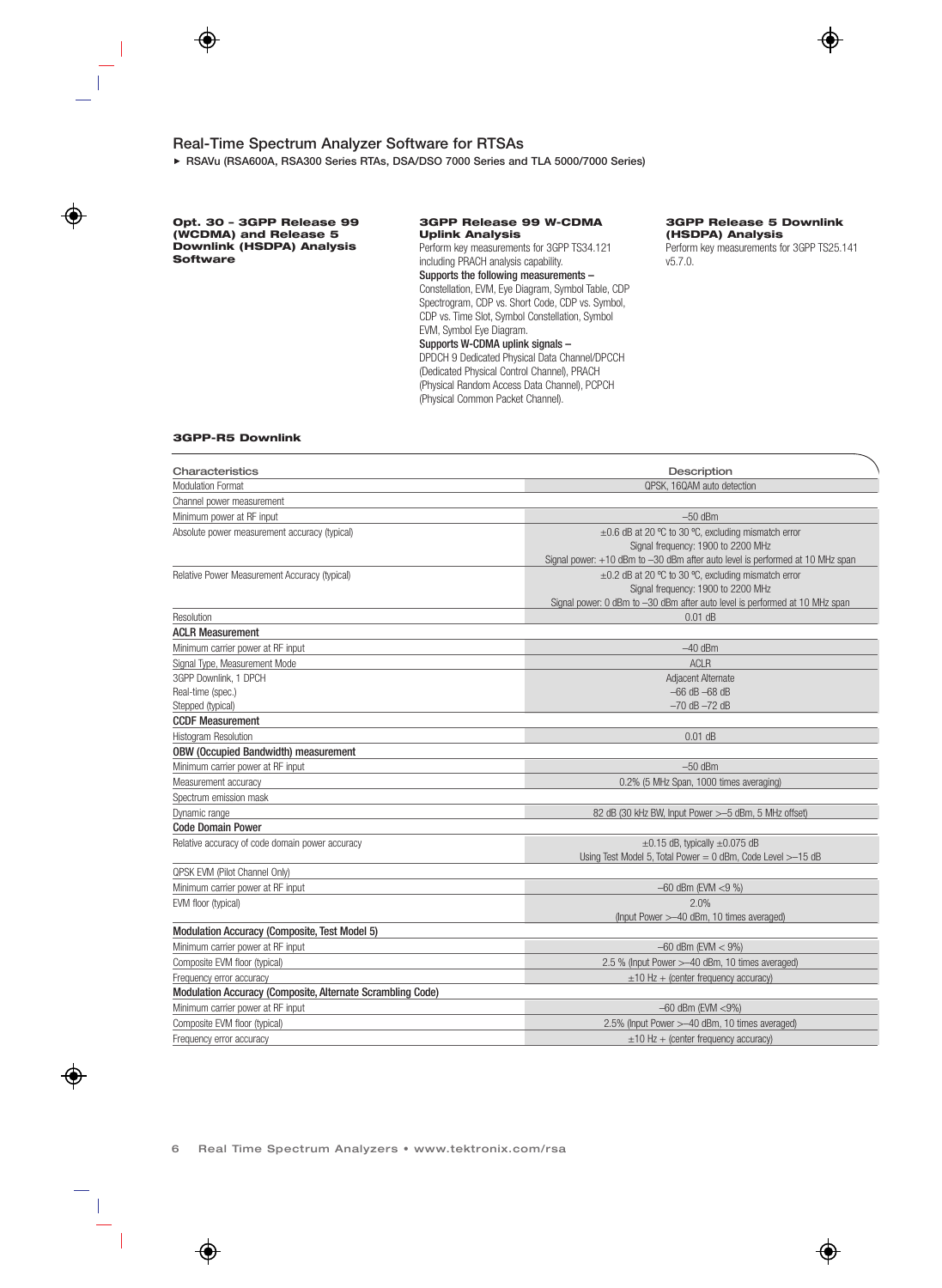**RSAVu (RSA600A, RSA300 Series RTAs, DSA/DSO 7000 Series and TLA 5000/7000 Series)**

| 3GPP-R5 Uplink<br><b>Analysis</b>                                                                                                                                       |                                                                                                        |
|-------------------------------------------------------------------------------------------------------------------------------------------------------------------------|--------------------------------------------------------------------------------------------------------|
| Characteristics<br><b>Description</b>                                                                                                                                   |                                                                                                        |
| <b>ACK/NACK Analysis</b>                                                                                                                                                |                                                                                                        |
| <b>ACK/NACK Analysis Function</b>                                                                                                                                       | ACK/NACK/DTX detection, CQI decode                                                                     |
| <b>Code Domain Power</b>                                                                                                                                                |                                                                                                        |
| Relative accuracy of code domain power accuracy                                                                                                                         | $\pm 0.15$ dB, typically $\pm 0.075$ dB (Total Power = 0 dBm, Code Level > -15 dB)                     |
| Opt. 40 - 3GPP Release 6<br><b>Uplink (HSUPA) Analysis</b><br><b>Software</b><br>Perform key measurement for 3GPP TS25.141 141<br>V6.11.0 and TS25.101 V6.9.0 (Uplink). |                                                                                                        |
| <b>3GPP-R6 Uplink</b>                                                                                                                                                   |                                                                                                        |
| Characteristics                                                                                                                                                         | Description                                                                                            |
| <b>Modulation Format</b>                                                                                                                                                | Channel detection, IQ split analysis                                                                   |
| <b>Code Domain Power</b>                                                                                                                                                |                                                                                                        |
| Relative Accuracy of Code Domain Power Accuracy                                                                                                                         | $\pm 0.15$ dB, typically $\pm 0.075$ dB<br>Using Test Model 5, Total Power = 0 dBm, Code Level >-15 dB |
| <b>QPSK EVM (Pilot Channel Only)</b>                                                                                                                                    |                                                                                                        |
| Minimum Carrier Power at RF Input                                                                                                                                       | $-60$ dBm (EVM <9 %)                                                                                   |
| EVM Floor (typical)                                                                                                                                                     | 2.0%                                                                                                   |
|                                                                                                                                                                         | (Input Power > -40 dBm, 10 times averaged)                                                             |
| Modulation Accuracy (Composite, Test Model 5)                                                                                                                           |                                                                                                        |
| Minimum Carrier Power at RF Input                                                                                                                                       | $-60$ dBm (EVM $<$ 9%)                                                                                 |
| Composite EVM Floor (typical)                                                                                                                                           | 2.5 % (Input Power $> -40$ dBm, 10 times averaged)                                                     |
| <b>Frequency Error Accuracy</b>                                                                                                                                         | $\pm$ 10 Hz + (center frequency accuracy)                                                              |
| Modulation Accuracy (Composite, Alternate Scrambling Code)                                                                                                              |                                                                                                        |
| Minimum Carrier Power at RF Input                                                                                                                                       | $-60$ dBm (EVM $<$ 9%)                                                                                 |
| Composite EVM Floor (typical)                                                                                                                                           | 2.5% (Input Power > -40 dBm, 10 times averaged)                                                        |
| <b>Frequency Error Accuracy</b>                                                                                                                                         | $\pm$ 10 Hz + (center frequency accuracy)                                                              |
| <b>3GPP-R6 Uplink and Downlink</b>                                                                                                                                      |                                                                                                        |
| Characteristics                                                                                                                                                         | Description                                                                                            |
| <b>Uplink</b>                                                                                                                                                           |                                                                                                        |
| Phase Discontinuity                                                                                                                                                     | Result of Phase Discontinuity in accordance with 3GPP standard TS25.101(V6.9.0) 6.8.4                  |

| Gain Ratio Over Time                             | Power ratio % over time                                                     |  |
|--------------------------------------------------|-----------------------------------------------------------------------------|--|
| Modulation Accuracy over Time                    | EVM, Mag error, Phase error, PCDE, Frequency error, Origin offset,          |  |
|                                                  | Phase discontinuity over time                                               |  |
| <b>Uplink Signaling Analysis</b>                 |                                                                             |  |
| <b>HS-DPCCH Analysis</b>                         | ACK/NACK/PRE/POST/DTX detection, CQI decode                                 |  |
| E-DPCCH Analysis                                 | RSN/E-TFCI/HAPPY decode                                                     |  |
| <b>DPCCH</b>                                     | TPC. TFCI decode                                                            |  |
| <b>Downlink</b>                                  |                                                                             |  |
| Modulation Accuracy over Time                    | EVM, Mag error, Phase error, PCDE, Frequency error, Origin offset over time |  |
| <b>Downlink Signaling Analysis</b>               |                                                                             |  |
| E-RGCH (E - Relative Grant Channel) Analysis     | UP/HOLD/DOWN detection                                                      |  |
| E-HICH (E-Hybrid ARQ Indicator Channel) Analysis | <b>ACK/NACK</b> decode                                                      |  |
| E-AGCH Analysis                                  | AGV/AGS decode                                                              |  |